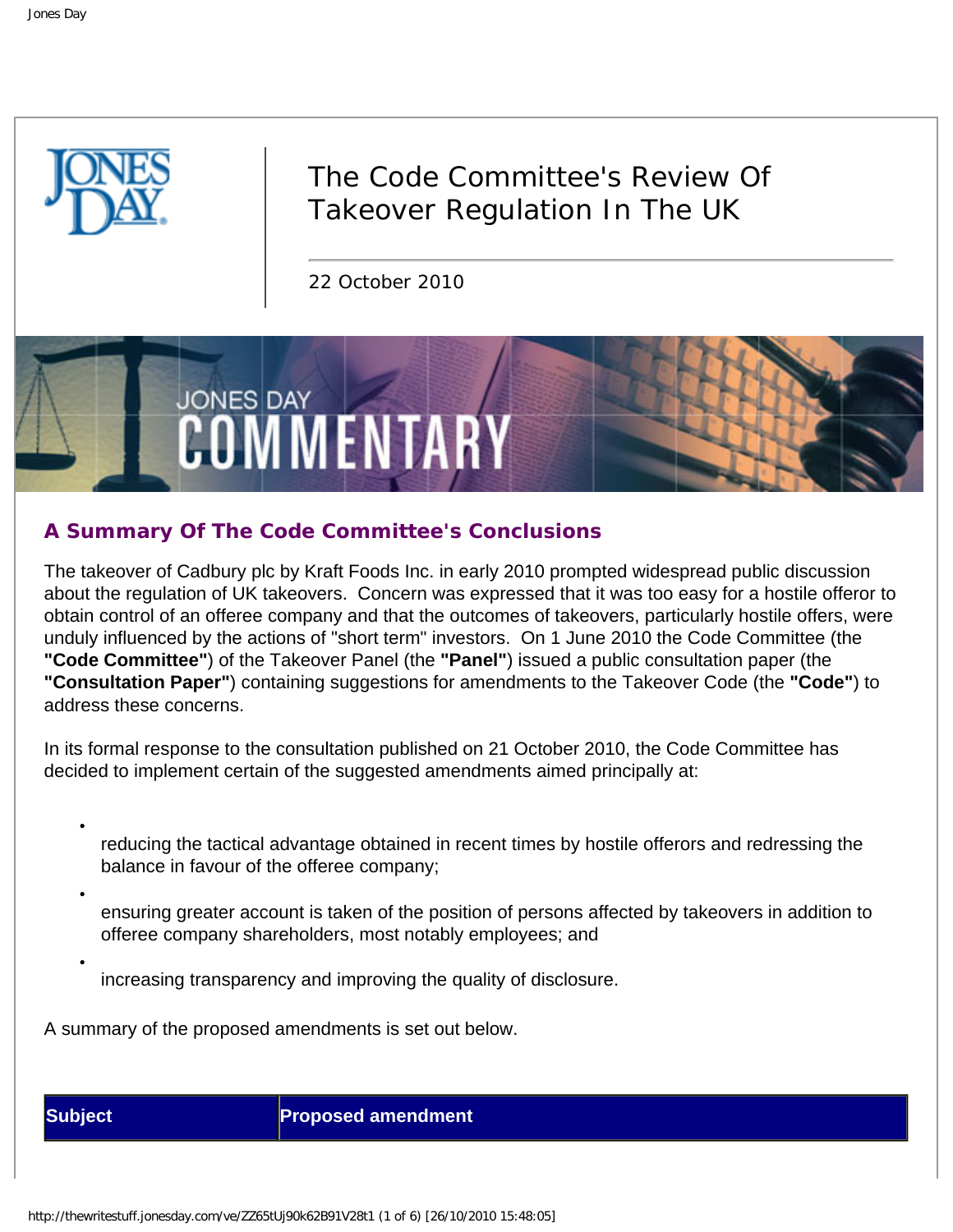| <b>Restriction of "virtual bids"</b>                         | Following an approach, any announcement commencing an offer period<br>must name the potential offeror.                                                                                                                                                                                                                                                                                                                         |
|--------------------------------------------------------------|--------------------------------------------------------------------------------------------------------------------------------------------------------------------------------------------------------------------------------------------------------------------------------------------------------------------------------------------------------------------------------------------------------------------------------|
|                                                              | Except with the Panel's consent or for controlled auctions, the named<br>potential offeror must, within 28 days, either: (a) announce a firm intention to<br>make an offer; (b) announce that it will not make an offer, in which case it<br>will be bound by Rule 2.8 of the Code and potentially be prevented from<br>bidding for up to six months; or (c) apply to the Panel jointly with the offeree<br>lfor an extension. |
|                                                              | In exceptional circumstances, before the commencement of an offer period<br>and where, following a private approach, an offeree is subject to an<br>unacceptable level of siege (e.g. because it could then be impeded in the<br>running of its business under the Code rules against frustrating action), the<br>Panel could consider imposing a private 'put up or shut up' deadline on the<br>potential offeror.            |
|                                                              | <b>Rationale:</b> to provide certainty on the length of the offer process and<br>prevent protracted "virtual bids" which place offerees under siege.                                                                                                                                                                                                                                                                           |
| <b>Deal protection measures</b><br>and inducement/break fees | Except in controlled auctions, offerees will no longer be able to give:<br>(a) inducement/break fees; or                                                                                                                                                                                                                                                                                                                       |
|                                                              | (b) save in limited circumstances, undertakings to take action to<br>implement a takeover or refrain from taking action which might facilitate<br>a competing takeover.                                                                                                                                                                                                                                                        |
|                                                              | To cater for the impact that the change described in (b) will have on<br>implementation agreements, the offeree will, in a recommended scheme of<br>arrangement offer, have to implement the scheme in accordance with a<br>timetable agreed with the Panel (subject to the withdrawal of the offeree<br>board recommendation).                                                                                                |
|                                                              | Permitted undertakings by an offeree will include: (a) maintaining the<br>confidentiality of offeror information; (b) not soliciting the offeror's customers<br>or employees; and (c) providing information necessary to satisfy offer<br>conditions or obtain regulatory approvals.                                                                                                                                           |
|                                                              | <b>Rationale:</b> (a) to strengthen the offeree's position; and (b) to prohibit deal<br>protections which are detrimental for offeree shareholders and deter<br>competing offerors or lead them to offer less favourable terms.                                                                                                                                                                                                |
| consider in opining on/<br>recommending an offer             | Factors offeree boards may The Code will be clarified so as not to limit the factors the offeree board may<br>consider in opining on or recommending an offer.                                                                                                                                                                                                                                                                 |
|                                                              | <b>Rationale:</b> the Code should not be taken to require offeree boards to<br>consider the offer price as the sole determining factor.                                                                                                                                                                                                                                                                                        |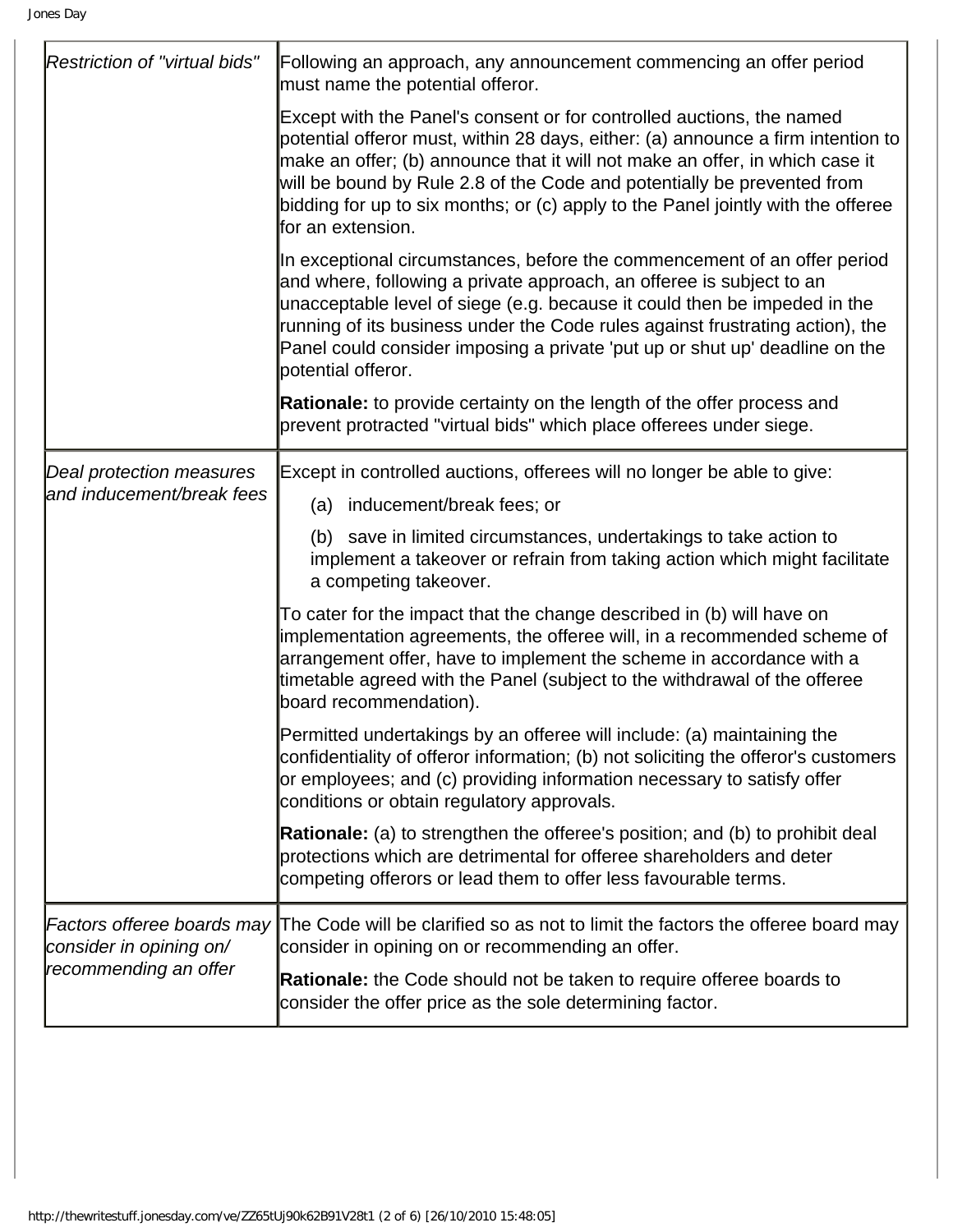| Disclosure of offer-related<br>lfees                                                        | The following will need to be disclosed:                                                                                                                                                                                                                                                                                                            |
|---------------------------------------------------------------------------------------------|-----------------------------------------------------------------------------------------------------------------------------------------------------------------------------------------------------------------------------------------------------------------------------------------------------------------------------------------------------|
|                                                                                             | (a) the estimated aggregate fees of each party;                                                                                                                                                                                                                                                                                                     |
|                                                                                             | (b) a breakdown of the estimated fees of each adviser to the parties,<br>including the minimum and maximum amounts payable (i.e. advisers'<br>success/incentive fees will not be prohibited, save to the extent already<br>provided in the Code). Any material changes to the estimated advisers'<br>fees must be announced; and                    |
|                                                                                             | (c) financing fees.                                                                                                                                                                                                                                                                                                                                 |
|                                                                                             | Disclosure may be made in a manner that does not reveal commercially<br>sensitive information regarding the offer.                                                                                                                                                                                                                                  |
|                                                                                             | Rationale: greater transparency and improved quality of disclosure.                                                                                                                                                                                                                                                                                 |
| Disclosure of financial<br>information on an offeror                                        | The following will need to be disclosed:                                                                                                                                                                                                                                                                                                            |
|                                                                                             | (a) detailed financial information on an offeror. This will be required in<br>all offers, not just securities exchange offers;                                                                                                                                                                                                                      |
|                                                                                             | (b) where the offer is material (no guidance has been provided on what<br>would be "material"), a pro forma balance sheet of the combined group<br>and offeror financial ratings, including changes resulting from the offer;<br>and                                                                                                                |
|                                                                                             | (c) greater details of acquisition debt financing used by the offeror.<br>Offeror debt financing documents will need to be on public display.                                                                                                                                                                                                       |
|                                                                                             | <b>Rationale:</b> improved quality of disclosure and greater transparency for<br>constituents in addition to offeree shareholders, e.g. directors, employees,<br>customers and creditors of the offeror and offeree.                                                                                                                                |
| Disclosure of offeror's<br>intentions regarding the<br>offeree company and its<br>employees | Offerors must continue to disclose plans regarding offeree employees,<br>locations of business and fixed assets and will now have to make a negative<br>statement if no such plans exist. Save with Panel consent, unless another<br>period is stated, such statements must hold true for at least one year after<br>the wholly unconditional date. |
|                                                                                             | <b>Rationale:</b> better quality information will enable all interested constituents to<br>comply with their own obligations and inform offeree shareholders and<br>employees properly.                                                                                                                                                             |
| Views of employee<br>representatives                                                        | Offeree boards must inform employee representatives at the earliest<br>opportunity of their right to circulate an opinion on the effects of the offer on<br>employment. The offeree will be responsible for publishing and paying for<br>the opinion.                                                                                               |
|                                                                                             | The Code will be amended so as not to prevent the passing of information in<br>confidence to employee representatives.                                                                                                                                                                                                                              |
|                                                                                             | <b>Rationale:</b> to improve the ability of employee representatives to make their<br>views known.                                                                                                                                                                                                                                                  |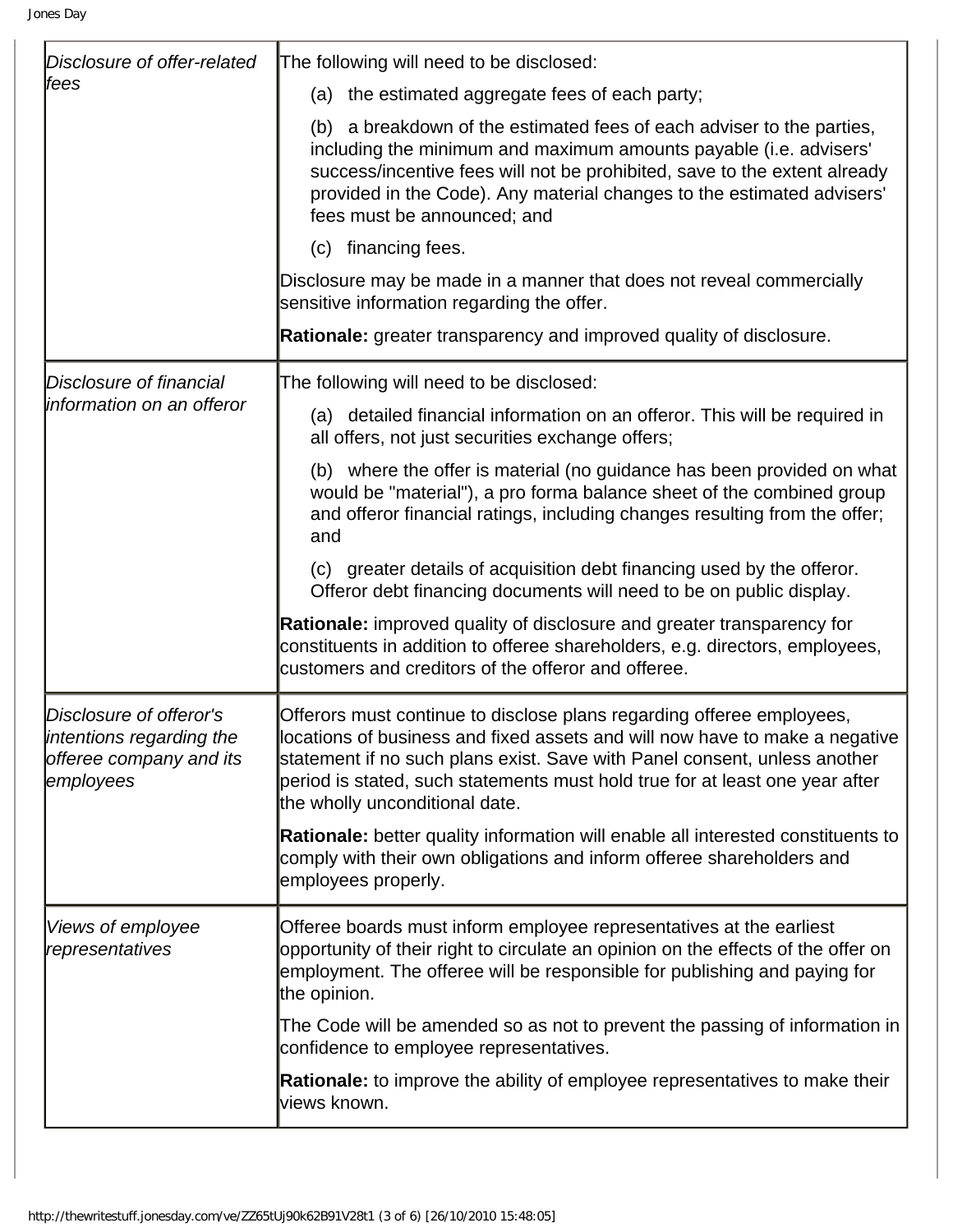Jones Day

**The proposed amendments have not yet come into effect and will form the basis of one or more future consultation papers to be issued by the Code Committee. Therefore, break fees for example will continue to be permitted until specific rules prohibiting them are introduced following such further consultation. However, it is likely that the Panel Executive will be keeping a closer eye on compliance with certain existing Rules affected by the Code Committee's recommendations, such as the employee information and other disclosure requirements contained in Rule 24.1. In addition, put up or shut up deadlines could be shortened.**

The suggested amendments contained in the Consultation Paper which the Code Committee does not "currently" intend to implement are as follows (these include many of the more fundamental suggestions mooted in the Consultation Paper):

| <b>Suggested amendment</b>                                                                                                                                              | <b>Rationale for not implementing</b>                                                                                                                                                                                                                                                                     |
|-------------------------------------------------------------------------------------------------------------------------------------------------------------------------|-----------------------------------------------------------------------------------------------------------------------------------------------------------------------------------------------------------------------------------------------------------------------------------------------------------|
| Raising acceptance<br>condition threshold above<br>50% plus one                                                                                                         | The 50% plus one threshold is based on the threshold for passing an<br>ordinary resolution (the resolution needed to replace a board).<br>Without an equivalent change in English company law, any change to<br>the Code would be futile. For example:                                                    |
|                                                                                                                                                                         | (a) if an offer lapsed when the offeror had obtained more than<br>50% acceptances but less than the increased threshold, the<br>position of the offeree company board would be unsustainable;                                                                                                             |
|                                                                                                                                                                         | (b) an offeror might obtain statutory control of the offeree<br>company by purchasing more than 50% but fail to satisfy the<br>increased threshold, with the result that the offer lapsed: it would<br>have acquired statutory control but accepting shareholders would<br>be denied an exit; and         |
|                                                                                                                                                                         | (c) offerors might be prompted to seek control of offeree<br>companies via changes to the board ahead of, or instead of,<br>making an offer for the company.                                                                                                                                              |
| Disfranchising shares<br>acquired during the offer<br>period/introduction of<br>qualifying period before<br>shares can carry voting<br>rights/weighted voting<br>rights | Disfranchising short-term shareholders would be contrary to:<br>(a) the principle of 'one share, one vote' and impair the economic<br>rights attaching to the shares; and<br>(b) the principle of equal treatment for all shareholders of the<br>same class enshrined in General Principle 1 of the Code. |
| Providing protections for<br>offeror company<br>shareholders similar to<br>those afforded to offeree<br>shareholders                                                    | Protection of offeror shareholders under the Code is unnecessary<br>given protections afforded by company law, offer director fiduciary<br>duties and the rules of other regulatory authorities, including the UK<br>Listing Authority.                                                                   |
|                                                                                                                                                                         | It could involve an inappropriate extraterritorial application of the Code<br>to foreign offerors and create an uneven playing field between<br>competing offerors.                                                                                                                                       |
|                                                                                                                                                                         | An offeror shareholder vote requirement could allow easy lapsing of<br>an offer and reduce certainty of delivery of an offer.                                                                                                                                                                             |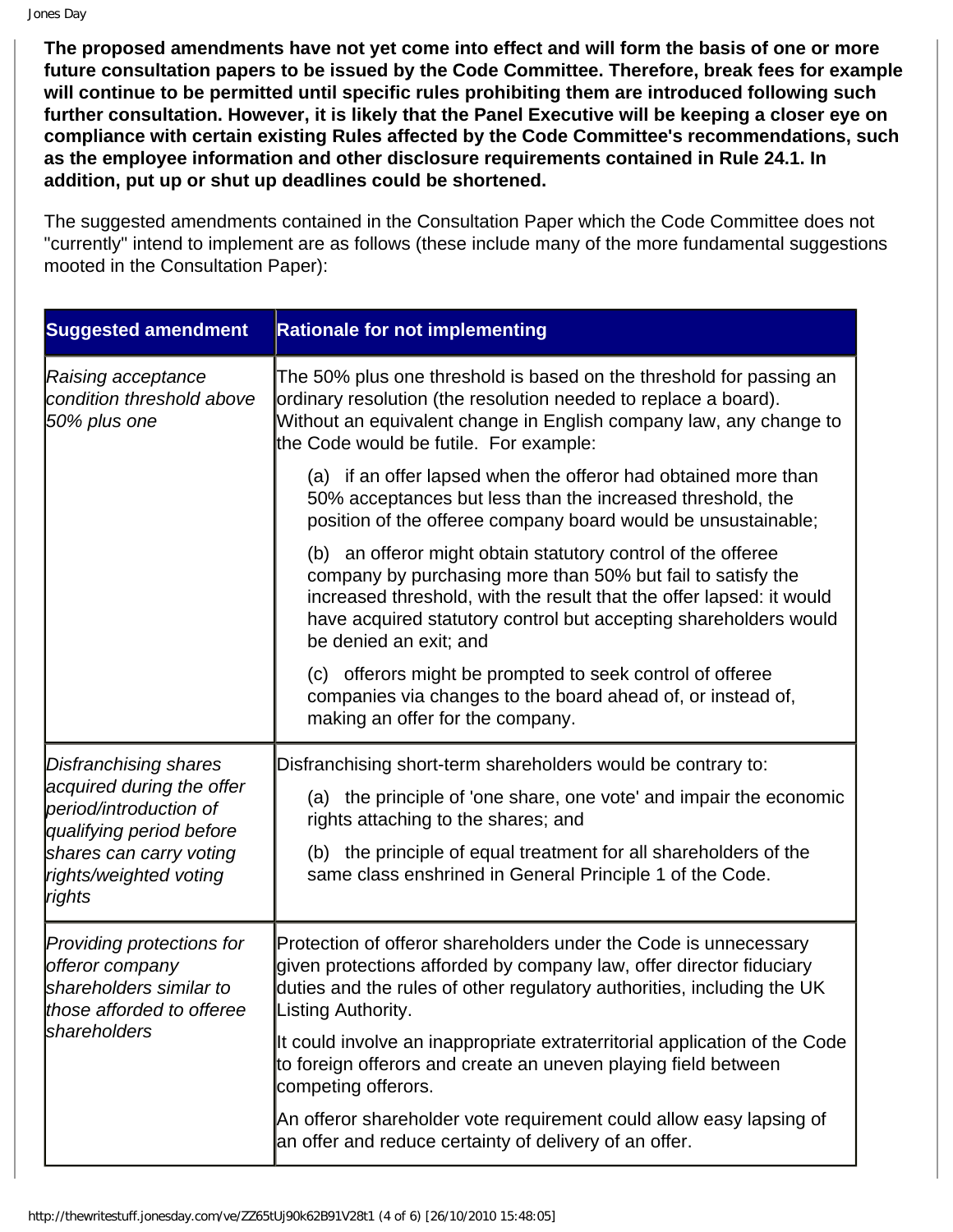| <b>Reduction of disclosure</b><br>threshold from 1% to 0.5%                      | The Code's disclosure regime was revised recently to provide greater<br>transparency. The Code Committee will continue to monitor the<br>appropriateness of the disclosure threshold.                                                                                                                           |
|----------------------------------------------------------------------------------|-----------------------------------------------------------------------------------------------------------------------------------------------------------------------------------------------------------------------------------------------------------------------------------------------------------------|
| Reintroduction of<br>which substantial<br>acquisitions of shares can<br>lbe made | Reintroducing rules equivalent to the Rules Governing Substantial<br>restrictions on the speed at Acquisitions of Shares abolished in 2006 would place an unnecessary<br>restriction on share dealings where control of a company was not<br>passing or being consolidated.                                     |
| Shortening of offer<br>timetable                                                 | The maximum period for the publication of offer documents should<br>remain at 28 days since:                                                                                                                                                                                                                    |
|                                                                                  | (a) offer periods are likely to become shorter as a result of the<br>proposed changes to the 'put up or shut up' regime described<br>above;                                                                                                                                                                     |
|                                                                                  | (b) it is not normally in an offeror's interests to delay the<br>publication of its offer document; and                                                                                                                                                                                                         |
|                                                                                  | (c) for a securities exchange offer requiring the production of a<br>prospectus, the offeror is likely to need the full 28 days.                                                                                                                                                                                |
| shareholders                                                                     | Separate advice for offeree The Rule 3 adviser's advice to the offeree board, the substance of<br>which is disclosed to offeree shareholders, should be relied upon as<br>being genuinely independent. A requirement for separate advice for<br>shareholders would increase costs without any material benefit. |
| Splitting up of dealing,<br>voting and offer<br>acceptance decisions             | The Code Committee will give further consideration to whether<br>proportionate measures could be introduced to enhance transparency<br>where the dealing, voting and offer acceptance decisions attached to<br>a discloseable shareholding have been split between two or more<br>persons.                      |
| Disclosure of offer<br>acceptance/scheme voting<br>decisions                     | Increased transparency in relation to offer acceptance or scheme<br>voting decisions would not provide significant benefits.                                                                                                                                                                                    |

# **Authors**

**Leon Ferera, M&A Partner and former secondee to the Takeover Panel where he was also the Secretary to the Code Committee.**

**Simon Kiff, M&A Senior Associate.**